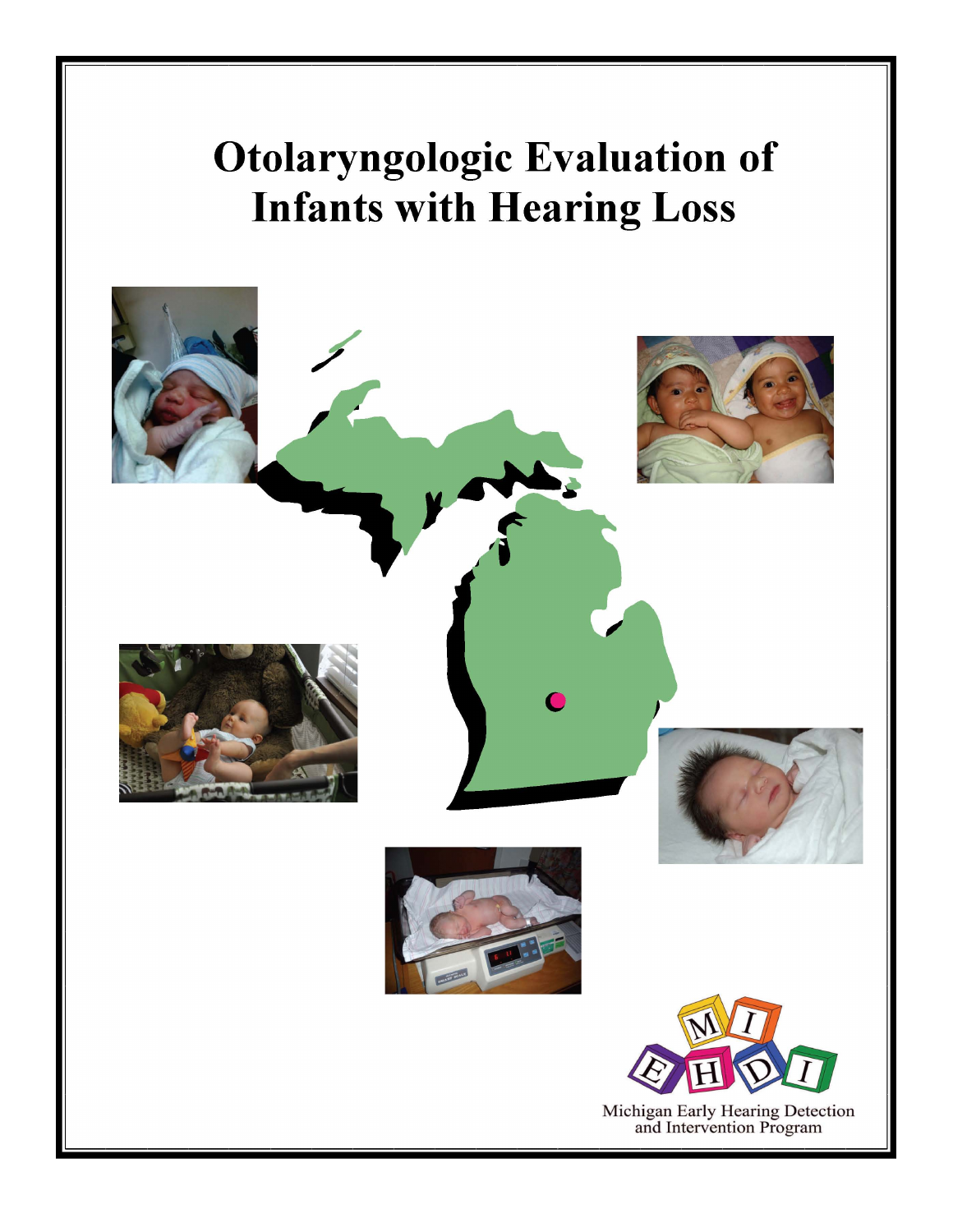This document is a product of the Michigan Early Hearing Detection and Intervention (EHDI) Advisory Committee's desire to ensure families access to pediatric otolaryngology services that are in agreement with the current Joint Committee on Infant Hearing (JCIH) recommendations. This guideline is not intended as a sole source of guidance in evaluating children with hearing loss. It is not intended to establish a protocol for all children with this condition or to supersede clinical judgment, and may not provide the only appropriate approach to diagnosing and managing infants and children with hearing loss.

Reference: Year 2007 Position Statement: Principles and Guidelines for Early Hearing Detection and Intervention Programs. The on-line version of this document can be found at http://www.pediatrics.org/cgi/content/full/120/4/898.

#### Acknowledgments

The Michigan Department of Health and Human Services Early Hearing Detection and Intervention (EHDI) Program would like to thank the following groups and individuals who contributed to this document:

Dr. Marc C. Thorne, M.D., M.P.H. Assistant Professor, Pediatric Otolaryngology, University of Michigan.

Dr. Colleen Barry, M.D. Director, Newborn Teaching Service, Sparrow Hospital, Lansing, MI. Adjunct Professor, Dept. of Pediatrics, Michigan State University.

Dr. Dilip Patel, M.D. Michigan State University Kalamazoo Center for Medical Studies. Professor, Dept. of Pediatrics and Human Development, College of Human Medicine, Michigan State University. Adjunct Professor, Dept. of Audiology and Speech Pathology, Western Michigan University. Medical Consultant, Children's Special Health Care Services.

Dr. Seilesh Babu, M.D. Otology/Neurotology/Skull Base Surgery, Michigan Ear Institute.

Dr. Dennis Bojrab, M.D. Michigan Ear Institute, CEO and Director of Research. Chairman of Otolaryngology, Oakland University Beaumont Hospital School of Medicine. Neuroscience Co-Director, St. John-Providence Hospital System. Clinical Professor of Otolaryngology and Neurosurgery, Wayne State University.

The Early Hearing Detection and Intervention Advisory Committee.

The Michigan Otolaryngology Society.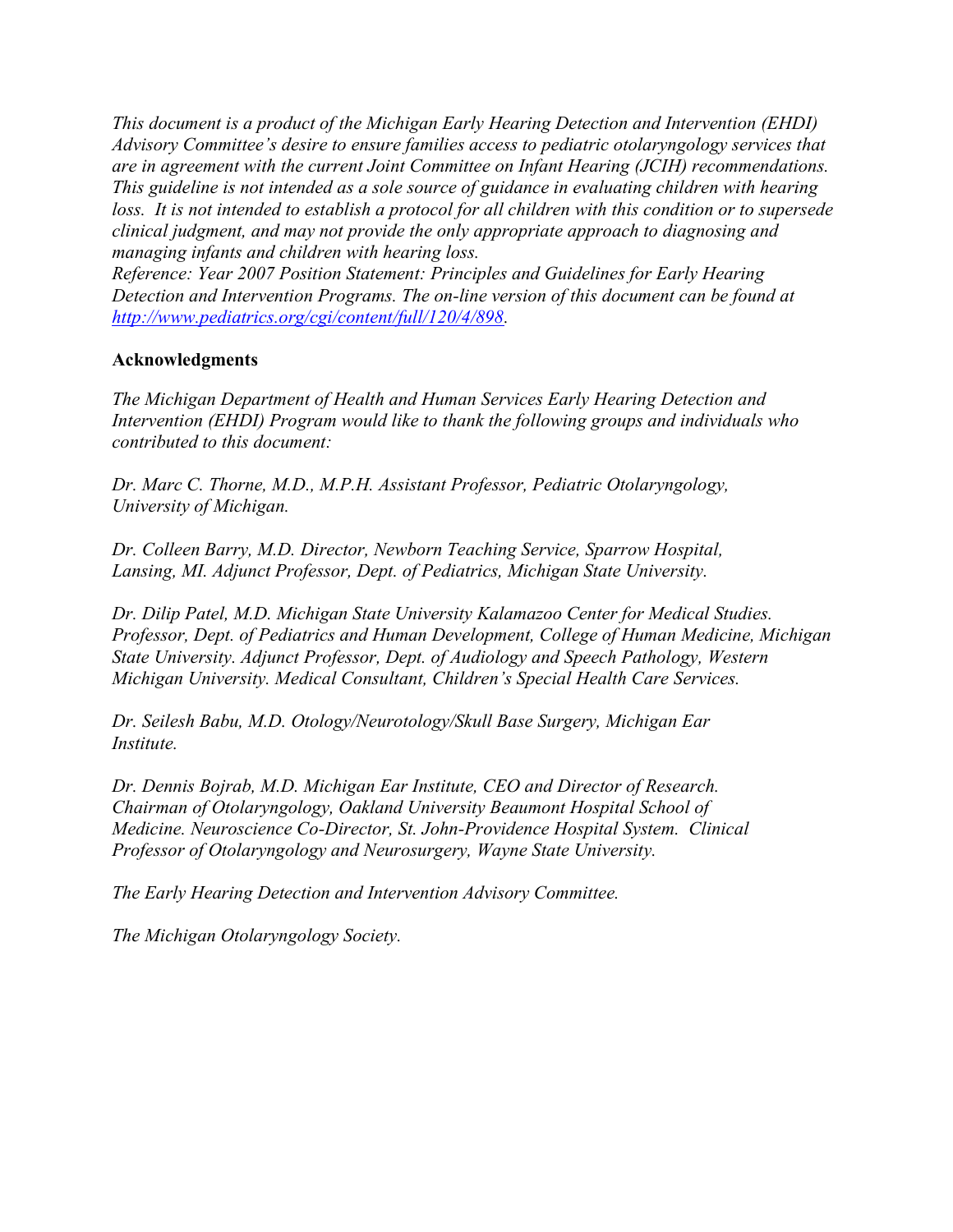## **Contents**

### I. Introduction

| A. Early Hearing Detection and Intervention (EHDI). |   |
|-----------------------------------------------------|---|
| B. Background on Hearing Screening.                 |   |
| C. Screening Protocols in Well-Infant Nursery.      | 2 |
| D. Screening Protocols in the NICU.                 |   |
| E. Outpatient Rescreening.                          |   |
| F. Mandatory Reporting in Michigan.                 |   |

## II. Otolaryngologic Evaluation of Children with Hearing Loss

| A. Elements of an Otolaryngologic Evaluation.                                  | 4 |
|--------------------------------------------------------------------------------|---|
| B. Review of Audiological Evaluation.                                          | 4 |
| C. Consideration of Additional Testing.                                        | 5 |
| D. Referral for Genetic Testing.                                               | 6 |
| E. Consideration of other Medical Specialty Referrals.                         | 7 |
| F. Next Steps.                                                                 | 8 |
| G. Attachment: JCIH Risk Factors for Congenital and Late Onset Hearing Loss. 9 |   |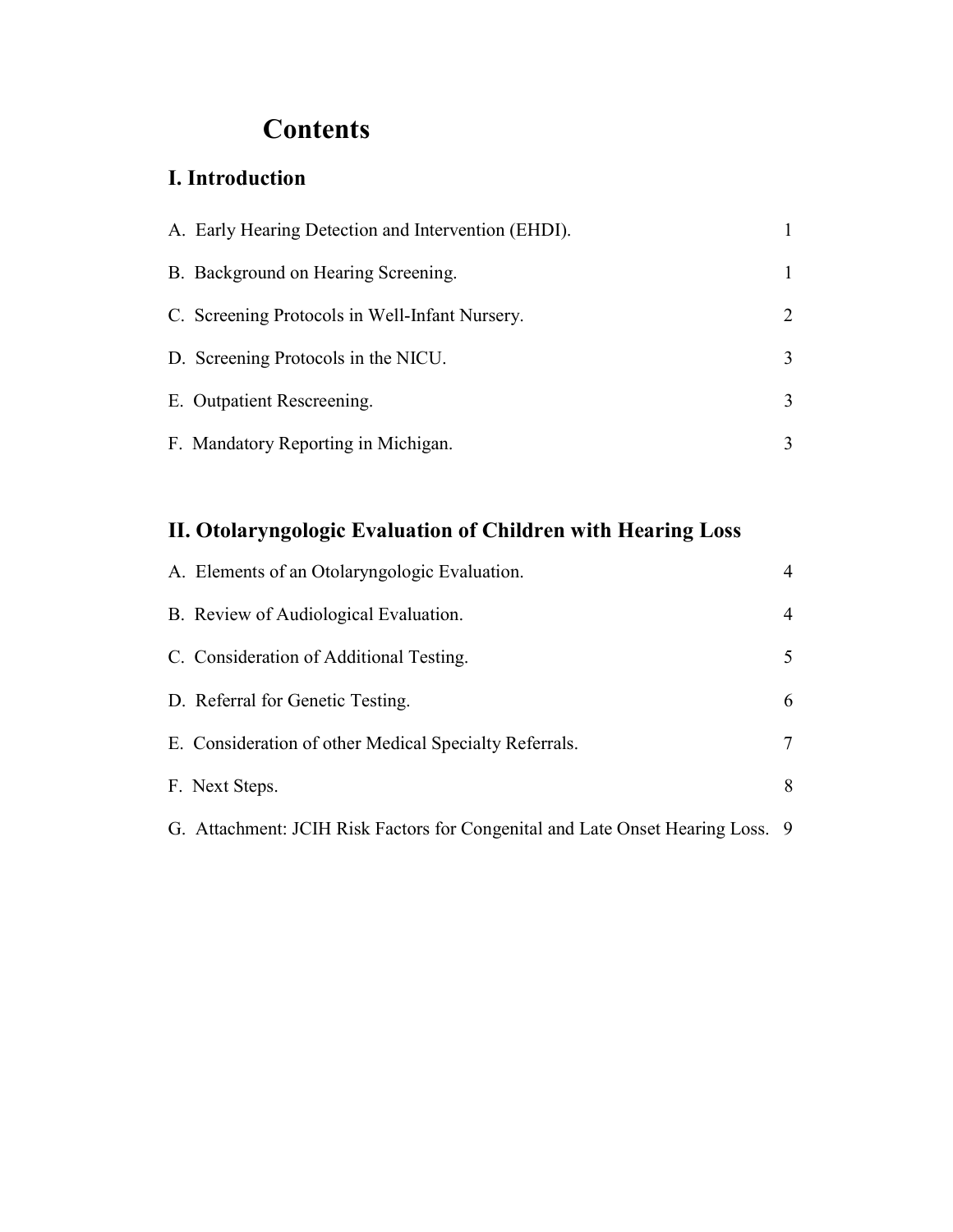#### Introduction

The Joint Committee on Infant Hearing (JCIH) endorses early detection of and intervention for infants with hearing loss. The goal of early hearing detection and intervention is to maximize linguistic competence and literacy development for children who are deaf or hard of hearing. Without appropriate opportunities to learn language, these children will fall behind their hearing peers in communication, cognition, reading, and social-emotional development. Such delays may result in lower educational and employment levels in adulthood.

The role of the Michigan Department of Health and Human Services Early Hearing Detection and Intervention (EHDI) Program is to promote the following 1-3-6 goals and to guarantee seamless transitions for infants and their families through this process.

- All newborns will be screened for hearing loss no later than 1 month of age, preferably before hospital discharge.
- Those who do not pass screening should have a comprehensive audiological evaluation no later than 3 months of age.
- Infants with confirmed hearing loss should receive appropriate intervention no later than 6 months of age.

The success of EHDI programs depends on families working in partnership with professionals as a well coordinated team. The roles and responsibilities of each team member should be well defined and clearly understood. Essential team members include families, the birth hospital, the medical home (i.e., pediatricians or primary health care professionals), audiologists, otolaryngologists, speech-language pathologists, educators of children who are deaf or hard of hearing, and other early intervention professionals involved in delivering EHDI services.

#### Background Information on Hearing Screening

Physiologic measures must be used to screen newborns and infants for hearing loss. Such measures include Otoacoustic Emissions (OAE) and Automated Auditory Brainstem Response (A-ABR) testing. Both OAE and A-ABR technologies provide noninvasive recordings of physiologic activity underlying normal auditory function, both are easily performed in neonates and infants, and both have been successfully used for Universal Newborn Hearing Screening (UNHS). However, there are important differences between the two measures. OAE measurements are obtained from the ear canal by using a sensitive microphone within a probe assembly that records cochlear responses to acoustic stimuli. Thus, OAEs reflect the status of the peripheral auditory system extending to the cochlear outer hair cells. In contrast, A-ABR measurements are obtained from surface electrodes that record neural activity generated in the cochlea, auditory nerve, and brainstem in response to acoustic stimuli delivered via earphone. A-ABR measurements reflect the status of the peripheral auditory system, the eighth nerve, and the brainstem auditory pathway. Both OAE and A-ABR screening technologies can be used to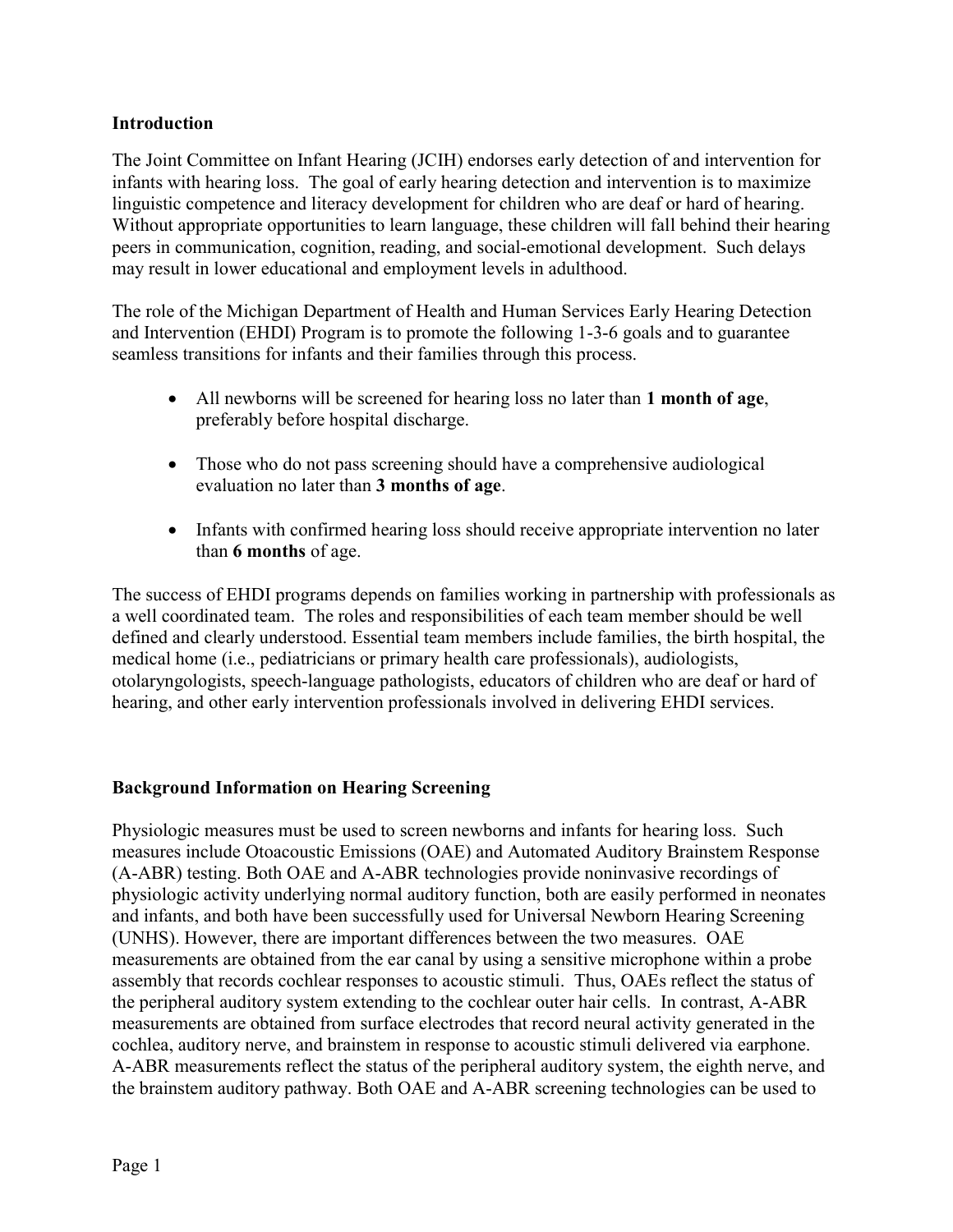detect sensory (cochlear) hearing loss. As with any medical screening, hearing screening technology has limitations. The most common are listed below:

- Both technologies may be affected by transient outer or middle ear dysfunction, resulting in a "failed" screening result in the presence of normal cochlear and /or neural function.
- OAEs are generated within the cochlea, therefore OAE technology cannot detect neural (eighth nerve or auditory brainstem pathway) dysfunction. Thus, neural conduction disorders or auditory neuropathy/dyssynchrony without concomitant sensory dysfunction will not be detected by OAE testing. For this reason, A-ABR is the preferred screening method for any infant with a Neonatal Intensive Care Unit (NICU) history.
- Screening protocols are designed to detect characteristics of hearing loss most commonly identified in children. As a result, some types of hearing loss (i.e., mild or isolated frequency region losses) will be missed using standard screening protocols.
- The newborn screening assesses the auditory system at the time of screening and cannot accurately predict which infants may develop hearing loss.

Screening technologies that incorporate automated-response detection are necessary to eliminate the need for individual test interpretation, to reduce the effects of screener bias or operator error on test outcome, and to ensure test consistency across infants, test conditions, and screening personnel. When statistical probability is used to make pass/fail decisions, as is the case for OAE and A-ABR screening devices, the likelihood of obtaining a pass outcome by chance alone is increased when screening is performed repeatedly. Therefore, multiple rescreens prior to hospital discharge increase the likelihood of a false negative result.

#### Screening Protocols in the Well-Infant Nursery

Use of either technology in the well-infant nursery will detect peripheral (conductive and sensory) hearing loss of 40 dB or greater. When A-ABR is used as the single screening technology, neural auditory disorders can also be detected. Some programs use the same technology for the initial screen and when necessary, a repeat screening at the time of discharge from the hospital. Other programs use a combination of screening technologies (OAE testing for the initial screening, followed by A-ABR for rescreening, i.e., 2-step protocol) to decrease the fail rate at discharge and the subsequent need for outpatient follow up. With this approach, infants who do not pass an OAE screening but subsequently pass an A-ABR test are considered a screening "pass." Infants in the well-infant nursery who fail A-ABR testing should not be rescreened by OAE testing and "passed," because such infants are presumed to be at risk of having a subsequent diagnosis of auditory neuropathy/dyssynchrony.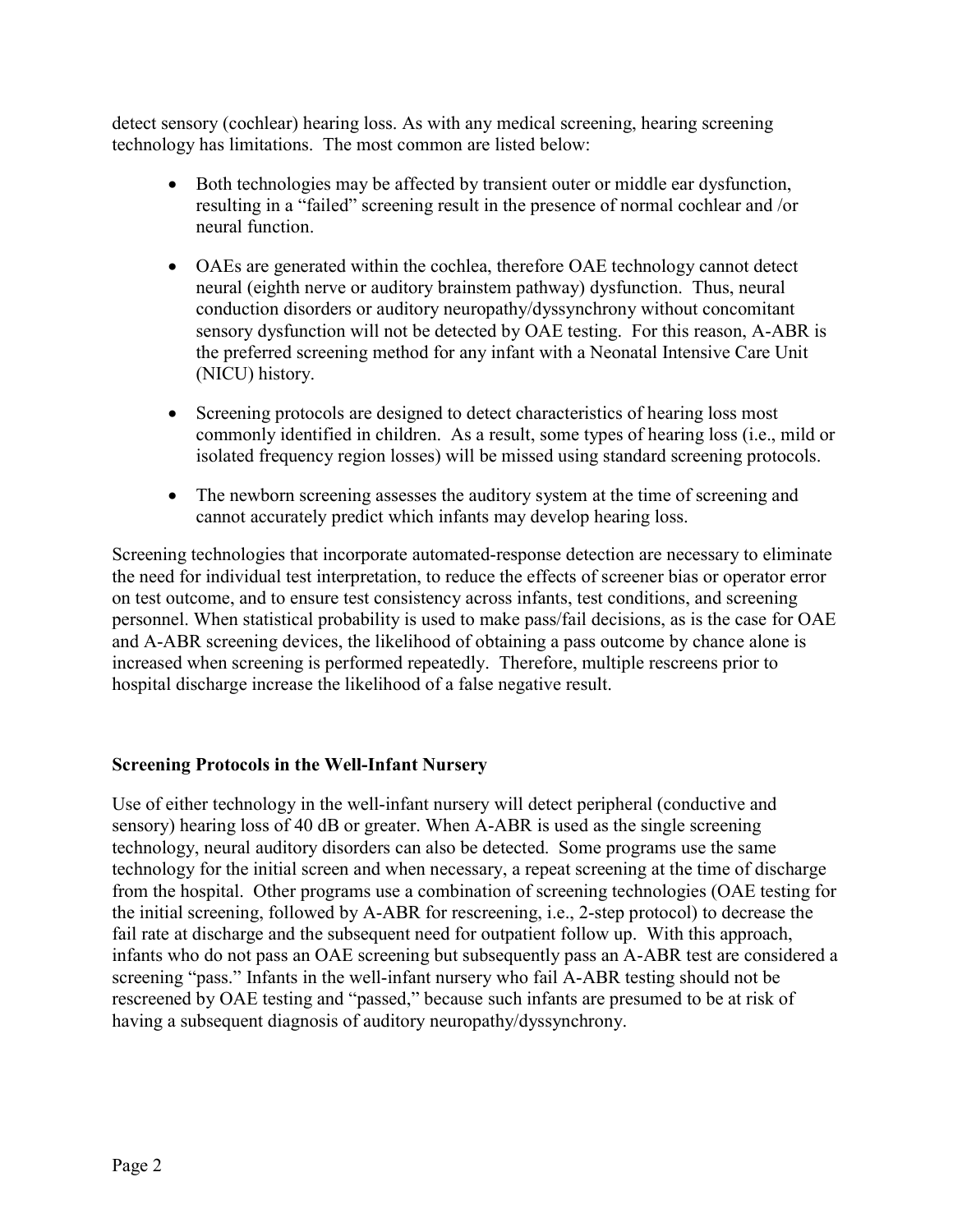#### Screening Protocols in the Neonatal Intensive Care Unit (NICU)

The 2007 JCIH position statement includes neonates at risk of having neural hearing loss (auditory neuropathy/ auditory dyssynchrony) in the target population to be identified in the NICU, because there is evidence that neural hearing loss results in adverse communication outcomes. Consequently, the JCIH recommends ABR technology as the only appropriate screening technique for use in the NICU. For infants who do not pass A- ABR testing in the NICU, referral should be made directly to an audiologist for rescreening and, when indicated, comprehensive evaluation, including diagnostic ABR testing, rather than for general outpatient rescreening.

#### Outpatient Rescreening for Infants Who Do Not Pass the Birth Admission Screening

Many well-infant screening protocols will incorporate an outpatient rescreening within 1 month of hospital discharge to minimize the number of infants referred for follow-up audiological and medical evaluation. The outpatient rescreening should include the testing of both ears, even if only one ear failed the inpatient screening.

As stated previously, infants in the well-infant nursery who fail A-ABR testing should not be rescreened by OAE testing and "passed," because such infants are presumed to be at risk of having a subsequent diagnosis of auditory neuropathy/dyssynchrony.

For infants who do not pass an outpatient rescreen, referral should be made directly to an audiologist for more comprehensive evaluation. A diagnostic test battery should be able to determine an underlying sensorineural component to the hearing loss, even with the presence of middle ear fluid. Repeated outpatient rescreens are discouraged, as this can delay the diagnosis of permanent sensorineural hearing loss.

#### Mandatory Reporting in Michigan-Public Act 31 of 2006

Effective February 23, 2006, Public Act 31 mandated that health professionals in charge of care for newborn infants (includes hospitals, health departments, audiologists, and any person administering hearing tests or screenings) must report results to the State of Michigan. To view the details of this Public Act, please visit www.michigan.gov/documents/mdch/2006-PA-0031\_274659\_7.pdf.

Please send all hearing results to the Early Hearing Detection and Intervention (EHDI) Program to fax number 517-763-0183. Please use the EHDI reporting form which can be obtained on www.Michigan.gov/ehdi by clicking on newborn screening. Contact the EHDI Program at 517- 335-8955 if you have any questions.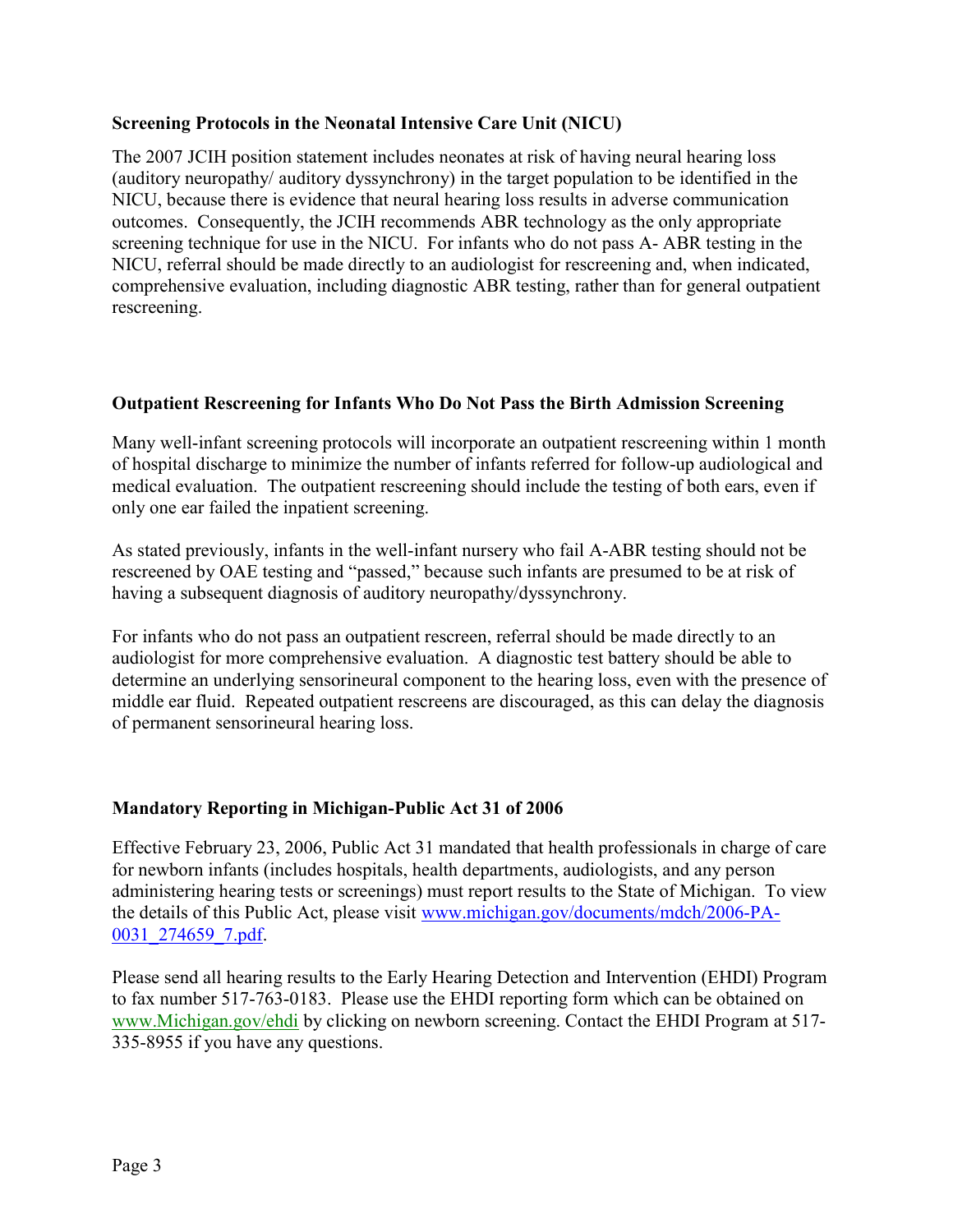#### Otolaryngologic Evaluation of Infants with Hearing Loss

Otolaryngologists are physicians and surgeons with special expertise in the diagnosis and management of hearing disorders. The purpose of the otolaryngologic evaluation is to determine the etiology of hearing loss, to identify associated conditions, and to provide recommendations for medical/surgical management where appropriate as well as to provide medical clearance for amplification. As such, every infant with confirmed hearing loss should be evaluated by an otolaryngologist. The otolaryngologic evaluation may include the following elements:

Comprehensive history to identify risk-factors for childhood hearing impairment.

The timing and number of hearing re-evaluations for children with risk factors should be customized and individualized depending on the relative likelihood of a subsequent delayed onset hearing loss. Infants who pass the neonatal screening but have a risk factor should have at least one diagnostic audiology assessment by 24 to 30 months of age per JCIH recommendations.

More frequent monitoring is recommended (customized may be considered every 6 months until age three years) for the following risk factors that are highly associated with delayed on-set hearing loss: cytomegalovirus (CMV) infection, syndromes associated with progressive hearing loss, neurodegenerative disorders, trauma, or culture positive postnatal infections associated with sensorineural hearing loss; for children who have received extracorporeal membrane oxygenation (ECMO) or chemotherapy; and when there is caregiver concern or a family history of childhood hearing loss.

- Complete head and neck examination.
- Careful assessment of otologic health, including the status of the auricle, external ear, tympanic membrane, and middle ear.
- Head and neck examination with attention to features which might suggest an underlying syndromic diagnosis, of which approximately 600 conditions are known to be associated with hearing loss.
- Review of prior audiologic evaluation.

For infants from birth to a developmental age of approximately 6 months, a comprehensive audiological battery should include:

- A frequency specific assessment of the ABR using air conducted click and tone bursts and bone-conducted tone bursts when indicated. When permanent hearing loss is detected, frequency specific ABR testing is needed to determine the degree and configuration of hearing loss in each ear for fitting of amplification devices, if this is a chosen option.
- Click-evoked ABR testing using both condensation and rarefaction single-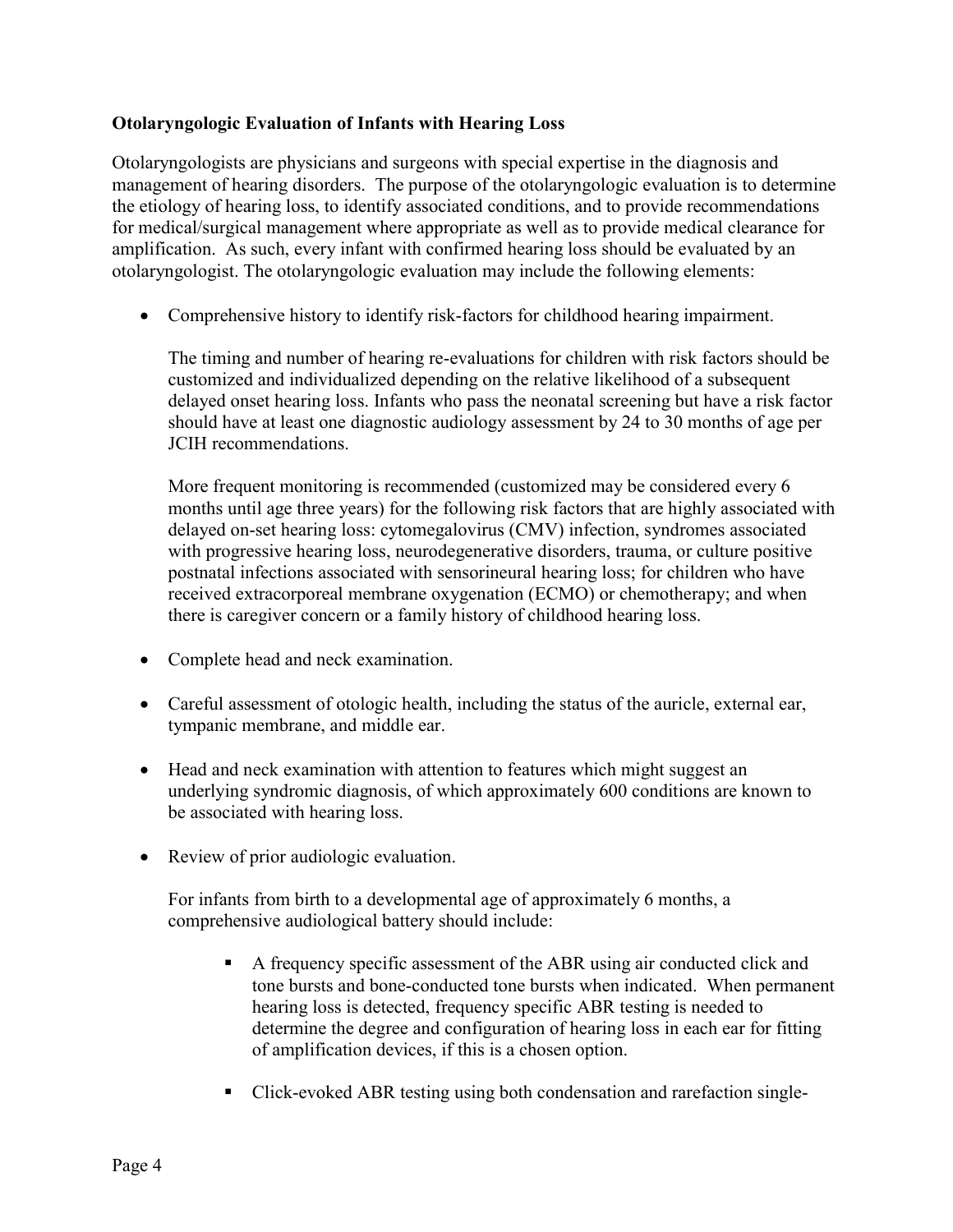polarity stimulus, if there is an absent ABR or if there are risk indicators for neural hearing loss (auditory neuropathy/auditory dyssynchrony) such as hyperbilirubinemia or anoxia, to determine if a cochlear microphonic is present.

- Distortion product or transient evoked OAEs.
- Tympanometry using a 1000-Hz probe tone.
- Clinician observation of the infant's auditory behavior as a cross-check in conjunction with electrophysiologic measures. Behavioral observation alone is not adequate for determining whether hearing loss is present in this age group, and it is not adequate for the fitting of amplification devices.

For subsequent testing of infants and toddlers at developmental ages of 6 to 36 months, the confirmatory audiological test battery should include:

- Behavioral audiometry (either visual reinforcement or conditioned-play audiometry, depending on the child's developmental level), including puretone audiometry across the frequency range for each ear and speech detection and recognition measures.
- OAE testing.
- Acoustic immittance measures (tympanometry and acoustic reflex thresholds).
- ABR testing if responses to behavioral audiometry are not reliable or if ABR testing has not been performed in the past.

#### Consideration of Additional Testing

If after a careful history and physical examination, the etiology of the hearing loss is not apparent, consideration should be given to additional diagnostic testing.

Congenital Cytomegalovirus (CMV).

- Estimated to account for between 20-30% of congenital hearing loss (depending on prevalence of CMV infection).
- If hearing loss is confirmed within the first 4 weeks of life, testing for CMV should be considered.
- Outside of this time frame, the prevalence of postnatal infection makes interpretation of positive results difficult.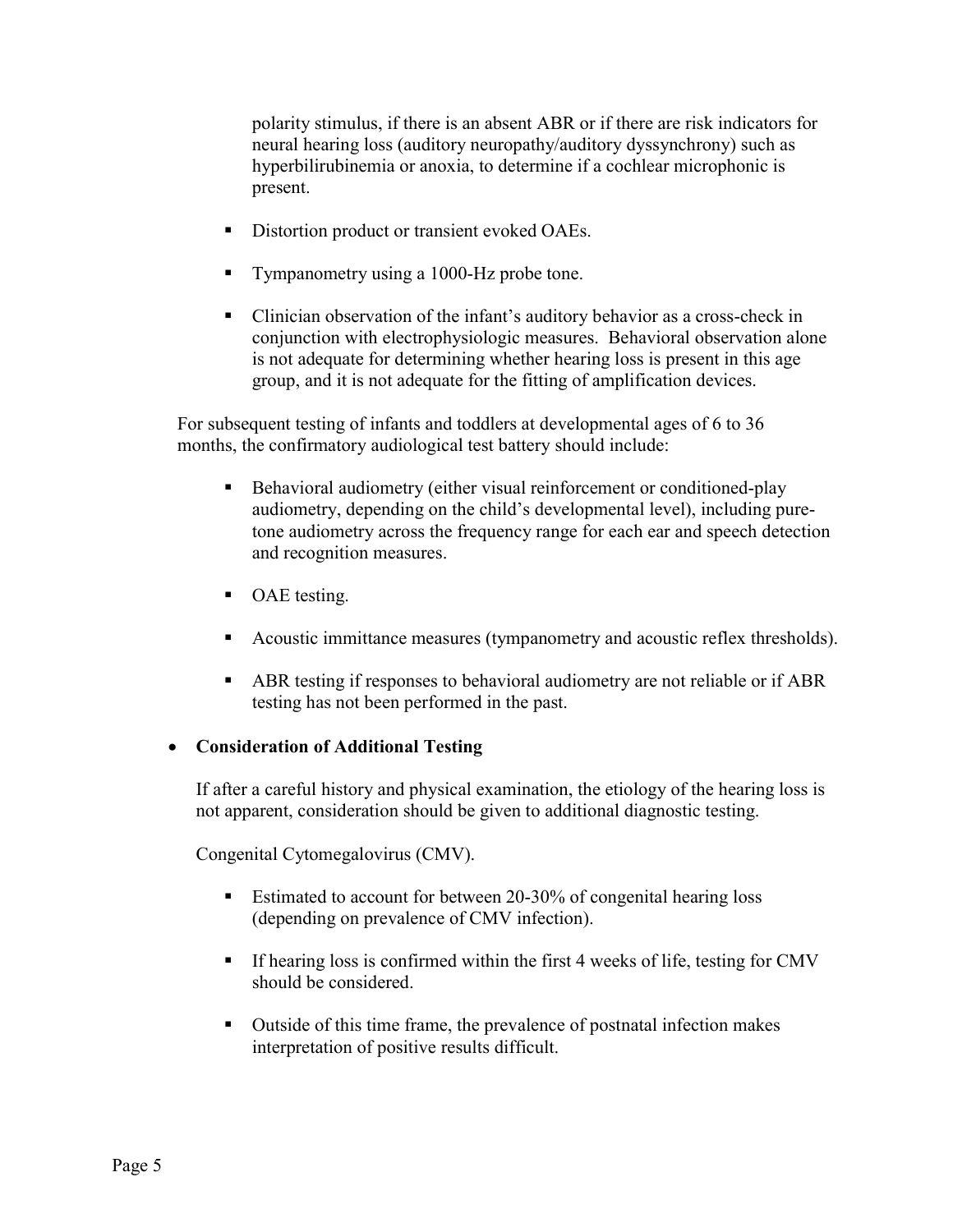Temporal Bone Imaging.

- Temporal bone imaging identifies diagnostic information in approximately 30% of children with hearing loss, and may provide prognostic information or be used to assess potential candidacy for surgical interventions.
- Traditionally, this imaging is performed with high-resolution computed tomography. Magnetic resonance imaging has been introduced more recently and may provide complementary information.

#### Other Testing.

- Historically, an extensive battery of laboratory testing was frequently performed. However, this battery is expensive and has low yield in identifying the etiology of hearing loss, and is therefore not routinely recommended.
- Additional testing should be based on the judgment of the treating physician on the basis of their evaluation.

#### Referral for Genetic Evaluation

A referral to the Medical Geneticist can provide families with information on the etiology of the hearing loss, prognosis for progression, associated disorders (e.g., renal, vision, cardiac), and the likelihood of recurrence in future offspring. This information may influence the parents' decision-making regarding intervention options for their child. The medical geneticist is responsible for the following:

- Interpreting family history data.
- Clinically evaluating and diagnosing inherited disorders, if present.
- **Performing and assessing genetic tests.**
- Providing genetic counseling to the family.

Historically, at least 50% of congenital hearing loss has a genetic etiology. This proportion is likely to increase as the prevalence of acquired causes including infectious agents and ototoxic medications decreases. Consideration should be given to testing for mutations in GJB-2 (Connexin 26), which are responsible for approximately 50% of autosomal recessive non-syndromic hearing loss.

The brochure, "Hearing Loss, Genetics and Your Child", has contact information on local genetic services and is available at no charge by contacting the EHDI Program at 517-335-8955.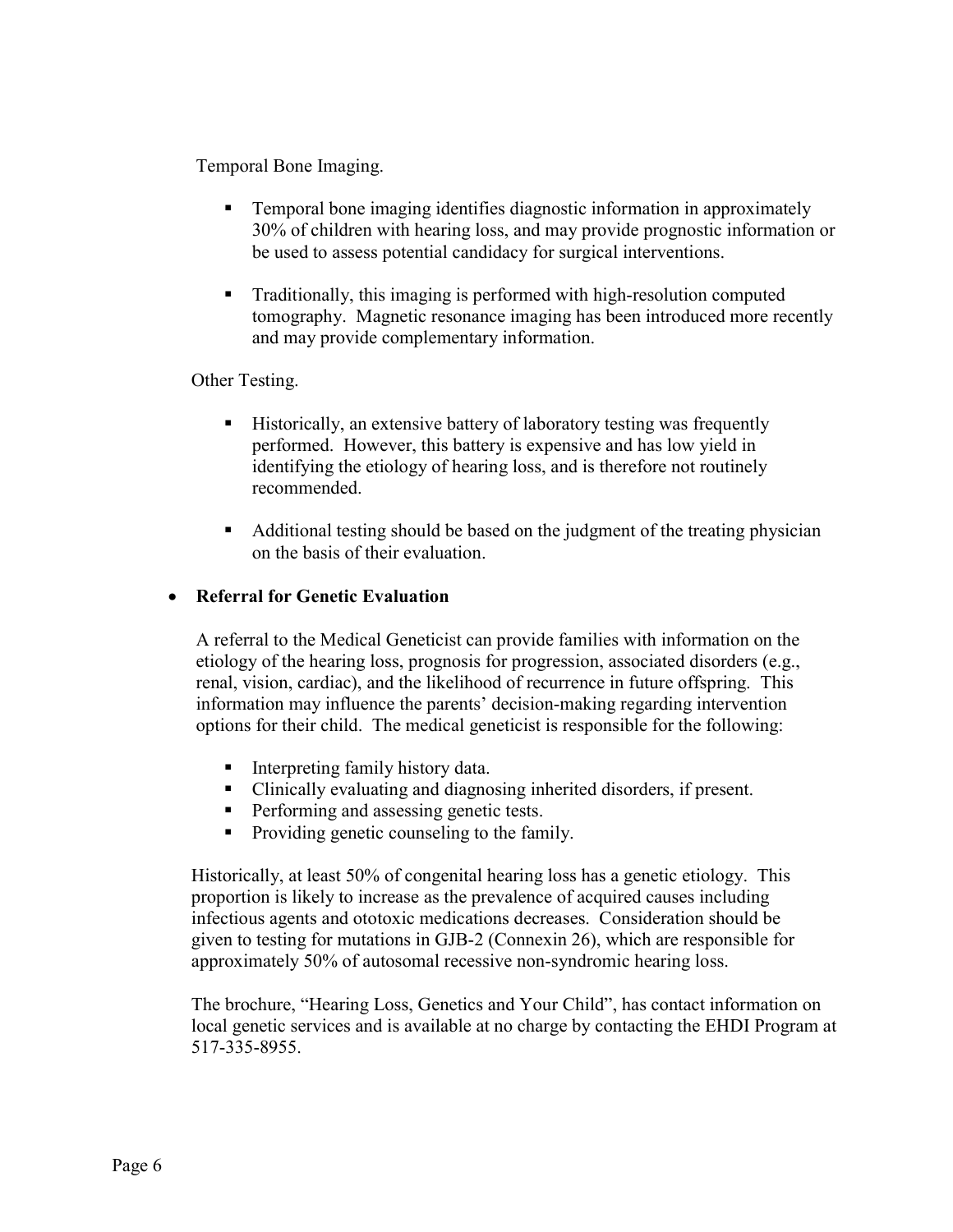#### Other Medical Specialists

JCIH recommends that infants with confirmed hearing loss should have an evaluation by an ophthalmologist to document visual acuity and rule out concomitant or late-onset vision disorders such as Usher syndrome. Indicated referrals to other medical subspecialists, including developmental pediatricians, neurologists, cardiologists, and nephrologists, should be facilitated and coordinated by the primary health care professional.

 The otolaryngologist should conduct longitudinal monitoring to detect and manage coexisting otologic pathology (such as otitis media with effusion) which might impact on management of the hearing loss.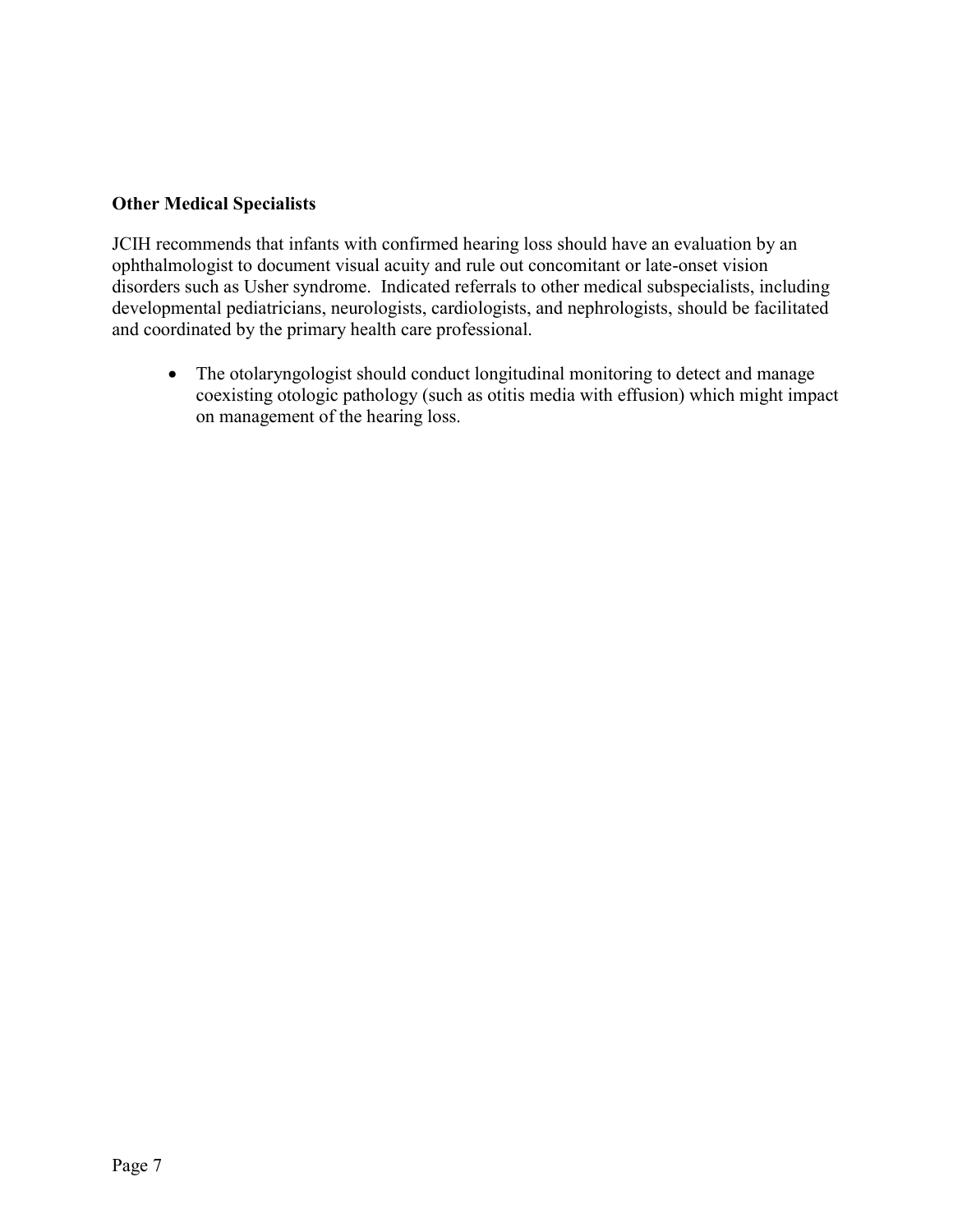#### Next Steps

 Once hearing loss is confirmed, medical clearance for hearing aids and referral to *Early On*<sup>®</sup>, (1-800 EARLY ON), Michigan's Birth to Three Program, should be

initiated as soon as possible. Amplification and early intervention should not be delayed pending the outcome of the diagnostic process. Hearing aids (if a chosen option) should be fit within one month of diagnosis. Hearing aid fittings should be provided by a licensed audiologist with pediatric experience and the equipment necessary to provide adequate verification measures. Families should be provided with a copy of the medical clearance form.

- Closely monitor unilateral hearing loss. Monitoring may be considered as often as every 6 months. Audiological management will be necessary to monitor speech and language development and to assess the child's auditory needs relative to amplification or other assistive listening technology.
- Cochlear implantation is a consideration for infants with bilateral profound hearing loss.
- The family should be given information regarding the Guide By Your Side Program. This is a free service offered to connect parents of newly identified infants to other parents of children with hearing loss. Contact the EHDI Program at 517-335-8955 for more information.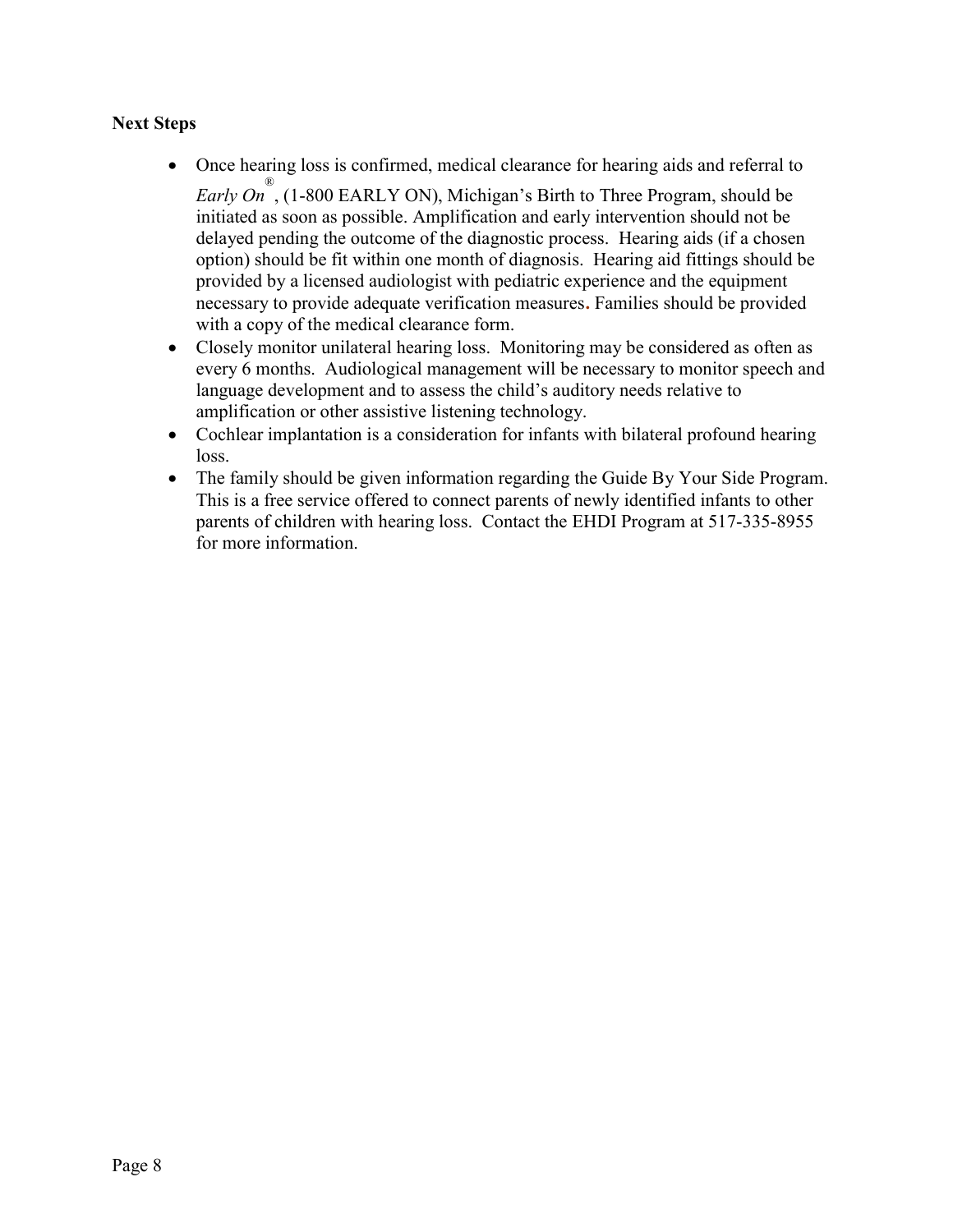#### Attachment

The Joint Committee on Infant Hearing, Year 2007 Position Statement: Principles and Guidelines for Early Hearing Detection and Intervention Programs (www.jcih.org) recommended the eleven risk indicators listed below that are associated with either congenital or delayed-onset hearing loss. All infants with a risk indicator for hearing loss should be referred for an audiological assessment at least once by 24 to 30 months of age. Children with risk indicators that are highly associated with delayed-onset hearing loss, such as having received ECMO or having CMV infection, should have more frequent audiological assessments.

Risk Indicators Associated with congenital, delayed-onset, or progressive hearing loss in childhood are listed below. Risk indicators that are marked with an asterisk\* are of greater concern for delayed-onset hearing loss.

- 1. Caregiver concern\* regarding hearing, speech, language or developmental delay.
- 2. Family history\* of permanent childhood hearing loss.
- 3. Neonatal intensive care of more than 5 days or any of the following regardless of length of stay: ECMO\*, assisted ventilation, exposure to ototoxic medications (gentimycin and tobramycin) or loop diuretics (furosemide/Lasix), and hyperbilirubinemia that requires exchange transfusion.
- 4. In utero infections, such as CMV\*, herpes, rubella, syphilis and toxoplasmosis.
- 5. Craniofacial anomalies, including those that involve the pinna, ear canal, ear tags, ear pits and temporal bone anomalies.
- 6. Physical findings, such as white forelock, that are associated with a syndrome known to include a sensorineural or permanent conductive hearing loss.
- 7. Syndromes associated with hearing loss or progressive or late-onset hearing loss\*, such as neurofibromatosis, osteopetrosis, and Usher syndrome; other frequently identified syndromes include Waardenburg, Alport, Pendred, and Jervell and Lange-Nielson.
- 8. Neurodegenerative disorders\*, such as Hunter syndrome; or sensory motor neuropathies, such as Friedreich ataxia and Charcot-Marie-Tooth syndrome.
- 9. Culture-positive postnatal infections associated with sensorineural hearing loss\*, including confirmed bacterial and viral (especially herpes viruses and varicella) meningitis.
- 10. Head trauma, especially basal skull/temporal bone fracture\* that requires hospitalization.
- 11. Chemotherapy\*.